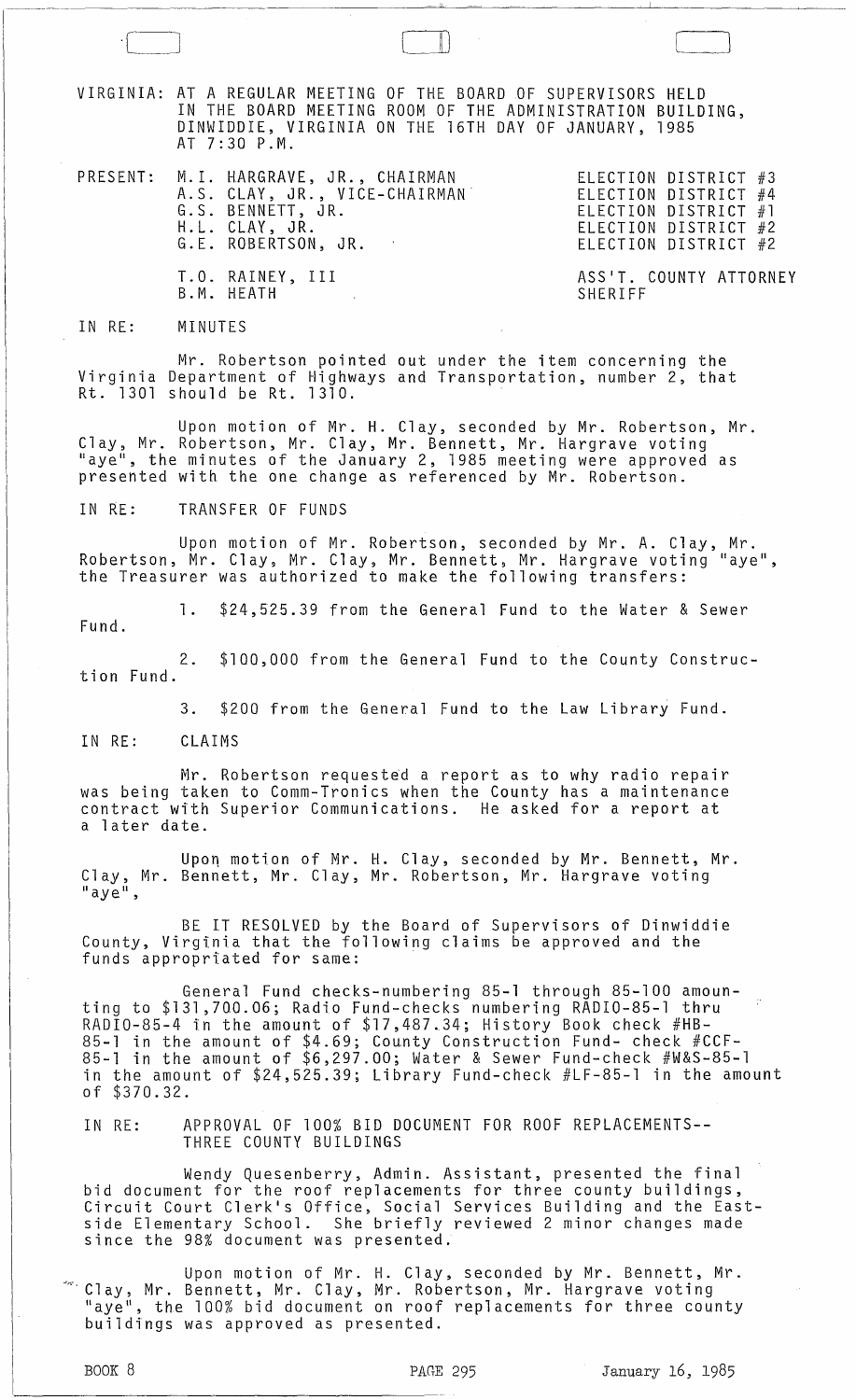IN RE: APPROVAL OF ADDITIONAL ITEMS FOR PUBLIC AUCTION

Upon motion of Mr. Robertson, seconded by Mr. A. Clay, Mr. Robertson, Mr. Clay, Mr. Clay, Mr. Bennett, Mr. Hargrave voting "aye", the following items were approved for sale at public auction:

IBM Selectric Typewriter, Serial #9385256; Remington Rand Adding Machine, #3N1638380; Remington Rand Adding Machine, #93P394179P; Remington Rand adding Machine, #99N1806000; Remington Rand Adding<br>Machine, #96-498116; Remington Rand Adding Machine, #99N1214672; Burroughs Cash Register, #A855637; Remington Typewriter, #SPP-2-51351-J; Victor Adding Machine, #1368-360C; Remington Electric Typewriter; Victor 1800 Printing Calculator, #4294-027; Royal Typewriter, #Z-lllO; Burroughs F1500 Bookkeeping Machine, #F1433C; Sharp Compet QS-2169 Electric Printing Calculators, Nos. 91024755, 91024765, 91128762; Remington Typewriter, Electric 25; Metal Ballot Box; 10 Wooden Chairs; 7 Desk Chairs *wi* wheels; 1 Stuffed Chair *wi* Wheels; 5 drawer flat filing trays (2); Two Drawer Index Card Filing Box; (5) five drawer filing cabinets; Diebold's Filing Safe; Victor Adding Machine, #8319171; Unicom Adding Machine, #206554; Victor Adding Machine, #3685891; Ricomac Adding Machine, #28905; Manual Adding Machine, #156449

Scrap Items - Electric Dryer, Cissell, #3432; Washing Machine; Commercial stove; (2) Solid Wood Doors; Four door wooden cabinet;<br>voting partitions; (3) Desks, 3 drawers on each side; (1) wooden desk, 3 drawers on one side; 1 wooden table; 1 wooden storage cabinet, 1 metal storage cabinet; 3 round light fixture *covers;* 6 screen doors; 1 dryer rack.

IN RE: STREETLIGHTS--CHESTNUT GARDENS

The County Administrator presented a petition from 25 residents of the new section of Chestnut Gardens requesting streetlights along Rt. 601. He stated he had reviewed the area with a representative from Vepco and their recommendation is that three streetlights are needed.

Upon motion of Mr. H. Clay, seconded by Mr.Robertson, Mr. Clay, Mr, Robertson, Mr. Clay, Mr. Bennett, Mr. Hargrave voting "aye", three streetlights were approved along Rt. 601 for the new portion<br>of Chestnut Gardens.

IN RE: REPORT ON VEHICLES--ANIMAL WARDEN & BUILDING INSPECTOR

The County Administrator advised the Board that he was having the Animal Warden's truck checked out and was postponing bidding out a new truck at this time. He stated the repairs on the Building Inspector's car are being reviewed and he should have a report at the next meeting.

IN RE: RECESS

The Chairman declared a short recess at 7:43 P.M. The meeting reconvened at 7:55 P.M.

IN RE: FARMER'S HOME ADMINISTRATION--UPDATE ON ACTIVITIES

Mrs. Gladys Holland, County Supervisor, Farmer's Home Administration in Petersburg, appeared before the Board to *give*  a brief update on the activities of her agency involving Dinwiddie County. She added that FMHA wanted to be of service to the County, and she would be back towards the middle of the year to update the Board again.

IN RE: PUBLIC HEARING--REZONING APPLICATION P-84-4--CARL BOGESE ASSOCIATES

This being the time and place as advertised in the Progress-Index on Wednesday, December 26, 1984 and Wednesday, January 2, 1985 for the Board of Supervisors to conduct a public hearing to consider for adoption an ordinance to amend a portion of Section 21, Parcel 109A containing approximately 20  $\pm$  acres by changing the district classification from Business, General B-2 to Residential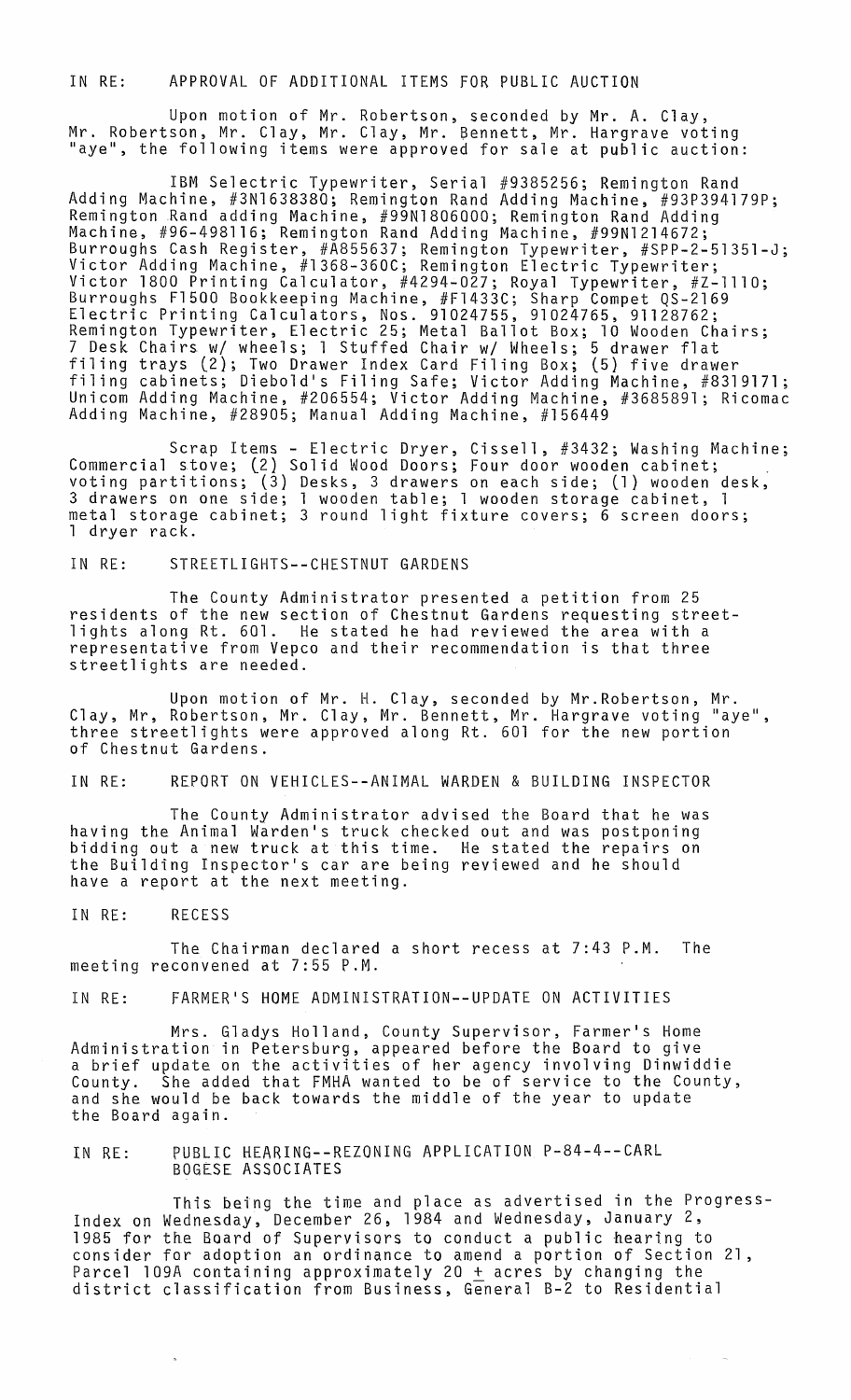General R-2.

Mr. W.C. Scheid, Director of Planning, reviewed the application and supporting material with the Board which included the Planning Commission recommendations. The Planning Commission held a public hearing an December 12, 1984 and because of a technical error held another public-hearing on January 9, 1985. At the December 12, 1984 meeting, the Planning Commission recommended approval with conditions and the vote was 6-1. At their January 9, 1985 meeting. the Planning Commission recommended approval with conditions and the vote was 5-0. Mr. Scheid then read the attached conditions:

 $1 -$ 

1. a minimum buffer strip of 50' be established around the property except where the property abuts the commercial property located along Route 1; The contract of the state of the state of the state of the state of the state of the state of the state of the state of the state of the state of the state of the state of the state of the stat

2. the main access road to the R-2 property will have 2 exit lanes, 1 entrance lane. and a 20' median strip between the entrance/exit lanes as shown on the proposed development plan. Also, a deceleration lane would be provided;

3. additional right-of-way along U.S. Route 1 be dedicated to the County for future widening of Route 1;

4. limit density of rezoned property to a maximum of 6 dwelling units per gross acre. A gross acre to be defined as the land available for development prior to dedication of land for roads, utilities, etc.

5. a recreational access to the A.P. Hill Historical Landmark will. be provided to the greatest extent possible.

Mr. Jay DeBoer, Attorney, was present to represent the applicant, Carl R. Bogese & Associates. Mr. Bogese was also present in support of his application. Mr. DeBoer addressed the following points as summarized below:

1. The proposal is for R-2 zoning with a commercial front, which will provide service and convenience. Dinwiddie County is growing and there is a demand for housing in Dinwiddie, especially for singles, young couples and teachers. R-2 does allow apartments and apartments are housing and are needed;

2. Shopping will be provided in the front and all are in favor of commercial development. Dinwiddie County favors economic ravor of commercial deveropment. Dinwidule county lavors economic<br>growth but is a little different in that the County wants the growth<br>controlled.

3. This parcel of land is 'in Land Use and is not providing that much income. If developed; it would provide more income. If people move in, personal property taxes will increase along with the real estate enhancement. The County will receive sales tax, business licenses and more people'to share in the cost of water and sewer.

4. The conditions were freely agreed to--the 50 foot buffer zone, the density of housing to 6 per acre. Six per acre is pretty sparse.

5. The rezoning request has' been called spot zoning. However; it i:s reasonably compatible'and is a'logical area for growth on U.S. 1.·The County is not in a position for a 26 acre shopping center. There is other comparable zoning the area. The immediate abutting property owners are 310 feet away.

Mr: Lan Henley, Henley Design Grpup, then described the type of housing being proposed. Names suggested for the development are Sentry Woods and A.P. Hill Plaza.

| BOOK 8 |  | <u>in the contract of the second part of the PAGE 296.</u> | January 16, 1985 |
|--------|--|------------------------------------------------------------|------------------|
|        |  |                                                            |                  |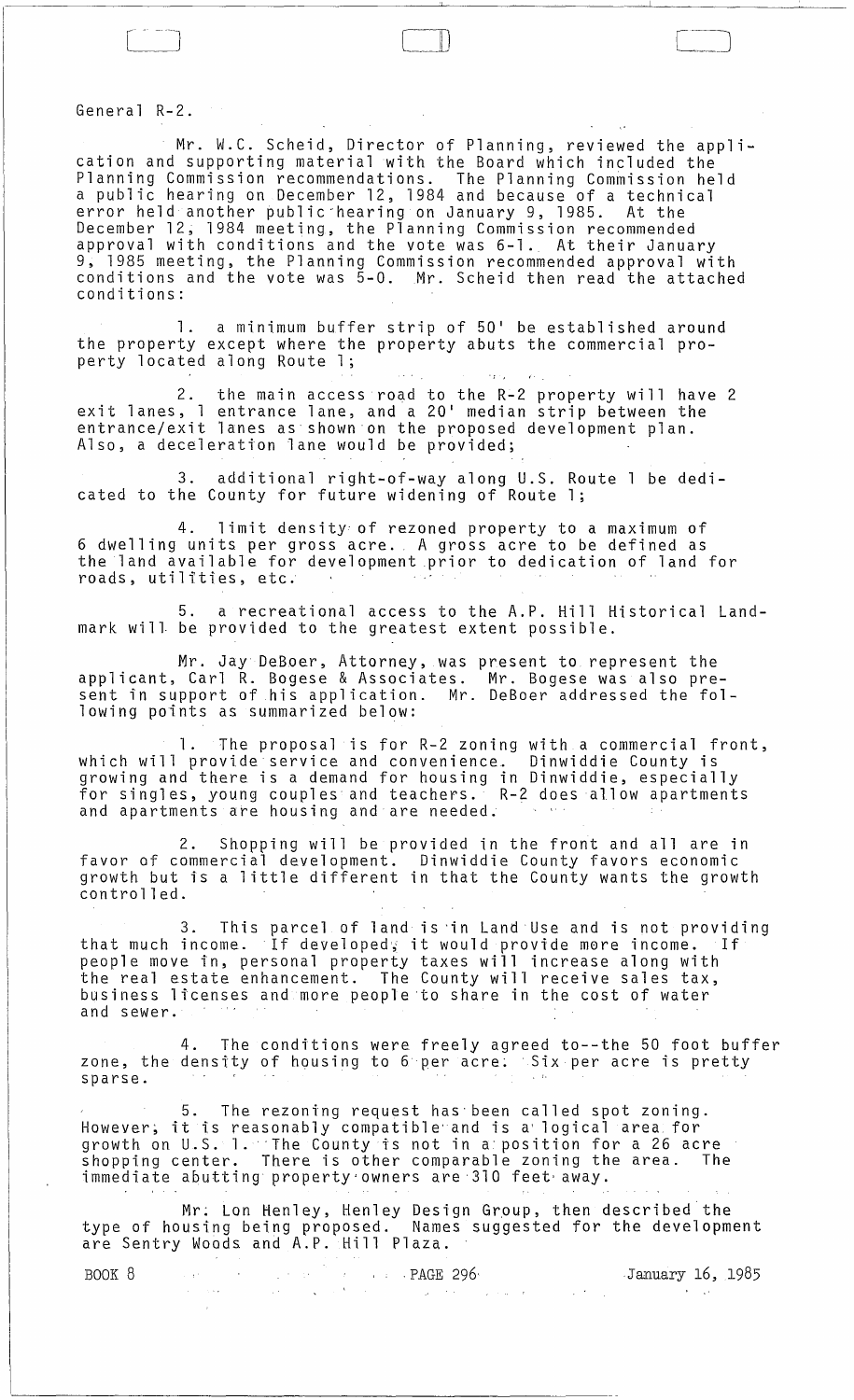Mr. H. Clay asked if any market research had been done to indicate the need for apartments in Dinwiddie County. Mr. DeBoer stated there had been no formal research. The need for development is based on alot of experience as well as contacts in the market. It's called a planned unit development.

Mr. H. Clay then asked what type of construction would be used. Mr. Henley stated it would be wood frame, some brick siding, shingle roof--a conventional residential structure.

Mr. H. Clay asked what the square footage of a unit would be. Mr. Henley stated it would be one bedroom, 600, 800 or 900 sq. ft., depending on the market needs.

Mr. H. Clay asked when would the market research be done. Mr. DeBoer stated the investment of funds for that is based on the Board's decision tonight.

Mr. H. Clay asked if any 3-bedroom units are being considered. Mr. DeBoer stated he would guess 75% of the development would be one bedroom.

Mr. H. Clay stated that he had seen no reference to single family dwelling areas. Mr. DeBoer stated that the parcel of land divides into 3 pieces, a commercial front, the next half of 8 acres and then 12 acres in the back. The commercial front is expensive to build. The next development would be 8 acres with multi-family dwellings and green areas left as another buffer. The back 12 acres would be for single-family dwellings, in a more isolated area further away from the road. Mr. H. Clay asked if the developers are willing to commit to single family dwellings in the back. Mr. DeBoer answered no, but it was certainly a viable alternative.

Mr. H. Clay then stated if the property is rezoned to R-2, they could develop it all into apartments. Mr. DeBoer stated yes, it could be 120 units on a 22 acre tract of land but the limit of 6 per acre is not profitable.

Mr. Larry Diehl, Attorney, was present to represent the opposition to this rezoning. A number of landowners in the area were also present in opposition.

Mr. Diehl provided a copy of his "statement in opposition" along with petitions consisting of over 100 landowners, adjacent to or near the subject parcel, opposing the rezoning to be made a part of the minutes.

Mr. Diehl then touched briefly on the major pOints of his statement. He added that the Board is dealing with legal standards of evidence of rezoning a parcel of land. The parcel has been in its present zoning for some time without a change. In order to change the zoning, they need standards of evidence showing a substantial change in the area. This has not been shown, only a general need. He felt the Board would be giving a blank check for a market survey which may result in a change of plans. He added that he did not see any recreational facilities on the plans. If the proposal was intended to be for family dwellings, how can 75% be one bedroom.

The main points of his statement of opposition are as follows:

1. The rezoning application is opposed by the almost unanimous opposition of surrounding property owners and citizens of Dinwiddie County in the general vicinity of ~he said property.

2. No rezoning, without any restrictions whatsoever, should be approved prior to proper studies of the impacts on the County first being performed in sufficient detail.

 $\bar{\mathbf{v}}$ 

3. An approval of the request as presented would leave the County powerless over the future development of this land as R-2 should ownership change or the purpose of the apartments change after approval.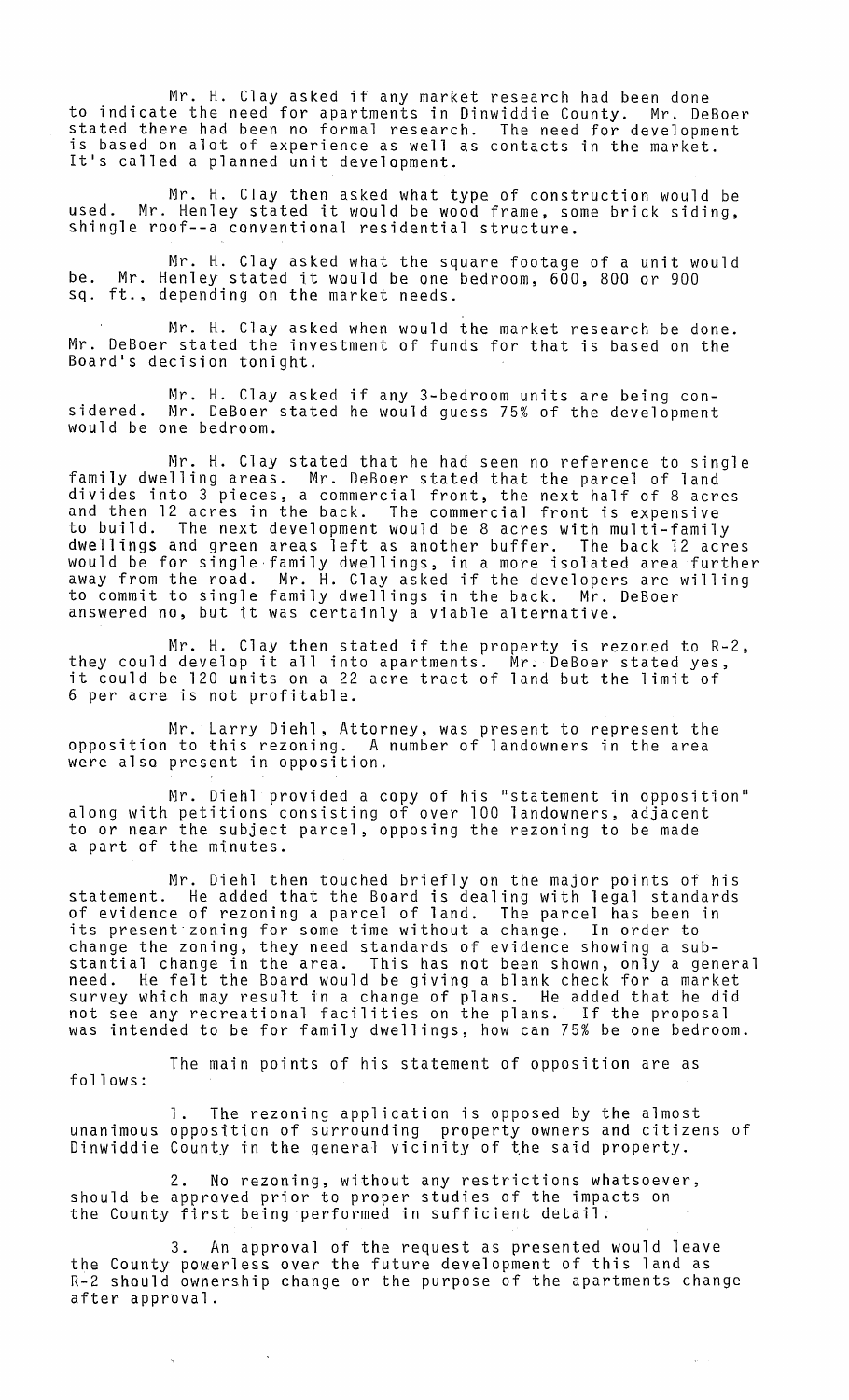4. The proposed project is a threat to surrounding land owners in that the values of said surrounding properties would be decreased, based upon similar property values depreciating in other housing developments which have been built by Bogese Associates in other geographical areas.

5. The approval of the proposed project would violate both the spirit and specific provisions of the County's comprehensive land use plan.

6. The approval of the proposed project would constitute spot zoning in violation of both local and state ordinances and law in regards to rezoning approval.

7. Any approval. of the proposed rezoning with conditional zoning restrictions would be void for failure to comply with Sec.<br>.5.1-491.2 of the 1950 Code of Virginia, as Amended.

In conclusion, Mr. Diehl. stated he didn't feel the County should give the company a blank check at this point. Not that housing is wrong, but there is a middle ground--R-l, to still allow single family units. He added certainly the rezoning could be tabled for more facts.

Mr. John Talmage,'an'adjacent landowner, also spoke in opposition. His main concerns were that the entire property would be developed into apartments, increased burden on the County as well as the fire department .and Sheriff's personnel. He felt the property is most suitable for R-l zoning.

Mr. DeBoer gave his rebuttal and closing remarks. Mr.<br>ated that there are houses closer than 310 feet. Mr. Bennett stated that there are houses closer than 310 feet. DeBoer agreed, the Blick property.

The Chairman thanked the two lawyers for their clarity. Mr. Edsell Long also spoke in opposition.

Mr. Robertson stated that he wanted to comment on some of the statements made. He felt the Sheriff's Department could handle the situation. The newly elected Sheriff has carried out his promises with the support of the Board. He also stated the fire department had capable volunteers that give alot of their time and have been supported by the Board with new equipment. He continued stating that it had been said that if the Board did not change the zoning, they were not progressive. He stated this Board has worked hard and done a great deal to bring industry into the County and he felt the County is progressing.

Mr. Robertson stated he was elected to serve the citizens of Dinwiddie County and represent the Rohoic District. Mr. Robertson of Dinwiddie County and represent the Rohoic District. Mr. Robertson<br>moved that rezoning application P-84-4 of Carl Bogese & Associates be denied. Mr. H. Clay seconded the motion .

. Mr. Bennett stated he felt this particular area is a good location for apartments. The Planning Commission held two public hearings and he felt they put forth an outstanding effort. He added that he felt the County is progressive in locating industry and at some point would need apartments, which they could fill at this time. There is R-2 zoning in the area. It has been suggested that the property is more ideal than the land on Lewis Road. He suggested maybe Mr. Bogese would like to approach that property owner. sayges cea maybe in: bogese would like to approach that property owner tonight is better.

He stated that vandalism can come with single family dwellings as well as the same type of people that occupy. apartments. He added that he had voted that it was a good decision rather than represent 100 people.

Mr. H. Clay stated he wrestled long and hard with his decision. He came originally with the feeling there was some need

[ J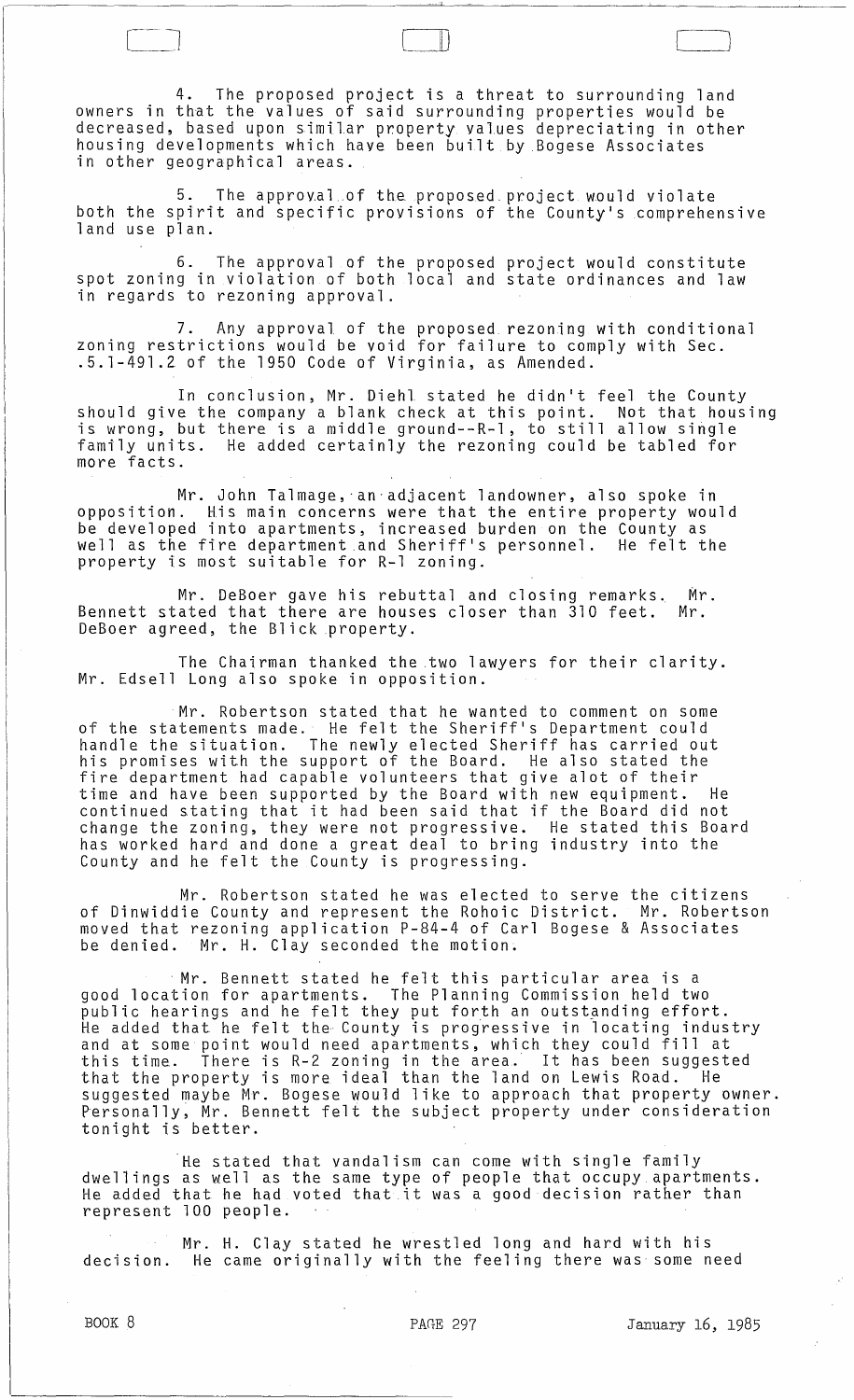for apartments but had heard nothing positive tonight about need. He did not feel it was the worst location in Dinwiddie County. He thought there was an indication that an area for single family development was set aside but the developer made no commitment tonight. They might see all the development as apartments. Defending the Namozine VFD and the Sheriff's Department was not a factor in his decision. He felt they can handle the job. Mr. H. Clay concluded stating he felt R-l or R-1A would be more appropriate.

Mr. Robertson, Mr. Clay, Mr. Clay, Mr. Hargrave voting "aye", Mr. Bennett voting "nay", rezoning application P-84-4 of Carl Bogese and Associates was denied.

Mr. Hargrave added that as a Supervisor, when he considers a rezoning he looks at what can be done in the present zoning as it exists. He stated he did not doubt the sincerity of the developer but was a bit disappointed to hear the developer was closed minded to any other consideration. He felt it could be designed so that R-2 is on part of the property, then R-1A could'surround it as a buffer. Then it would behoove the developer to develop and maintain the center to enhance the R-l surrounding.

Mr. Talmage stated he apologized if he offended the Sheriff's Department and fire department. He was only thinking about the extra burden.

IN RE: RECESS

 $\frac{1}{2}$ 

The Chairman declared a short recess at 9:22 P.M. The meeting reconvened at 9:26 P.M.

IN RE: PUBLIC HEARING--AMENDMENT A-84-6

This being the time and place as advertised in the Progress-Index on Wednesday, December 26, 1984 and Wednesday, January 2, 1985 for the Board of Supervisors to conduct a public hearing to consider for adoption an ordinance to amend Sec. 15-30. Drawing, paragraph (a) of the Dinwiddie County subdivision ordinance.

Mr. W.C. Scheid, Director of Planning, presented the amendment and recommendation of the Planning Commission. They recommended approval at their December 12, 1984 meeting.

Mr. Scheid stated the amendment was brought up by the Water Authority, because they ran into a problem with dedication of utility easements at a subdivision.

No one appeared in support nor opposition.

Upon motion of Mr. H. Clay, seconded by Mr. Bennett, Mr. Clay, Mr. Bennett, Mr. Clay, Mr. Robertson, Mr. Hargrave voting "aye",

BE IT ORDAINED BY THE BOARD OF SUPERVISORS, DINWIDDIE, VIRGINIA, that Section 15-30, paragraph La), Owner's consent and dedication statement, of the Dinwiddie County Subdivision Ordinance be amended by adding the words shown in brackets:

Owner's consent and dedication statement.

Know all men by these presents, that the subdivision of land as shown on this plat, containing acres, more or less, and designated \_\_\_\_Subdivison, situated in the \_\_\_\_District, in the County of Dinwiddie, Virginia, is with the free consent and in accordance with the desires of the undersigned owners thereof; that all streets, Lutility easements, and drainage easements) shown on said plat are hereby dedicated to the public use, and that all lots within the subdivision are subject to certain restrictions, reservations, stipulations and covenants as contained in a writing executed by the ractions and covenances as concarned in a witching executed by the<br>undersigned, under the date of \_\_\_\_\_\_\_\_\_\_\_\_\_\_\_, 19\_\_, and recorded in the Clerk's Office of Dinwiddie County, in deed book \_\_\_, page<br>\_\_\_\_. The said \_\_\_\_acres of land hereby subdivided having been conthe said sacres of land hereby subdivided having been con-<br>veyed to samply the by deed dated sampless, 19 , and of record in the

الهوادات والمستشمل المرا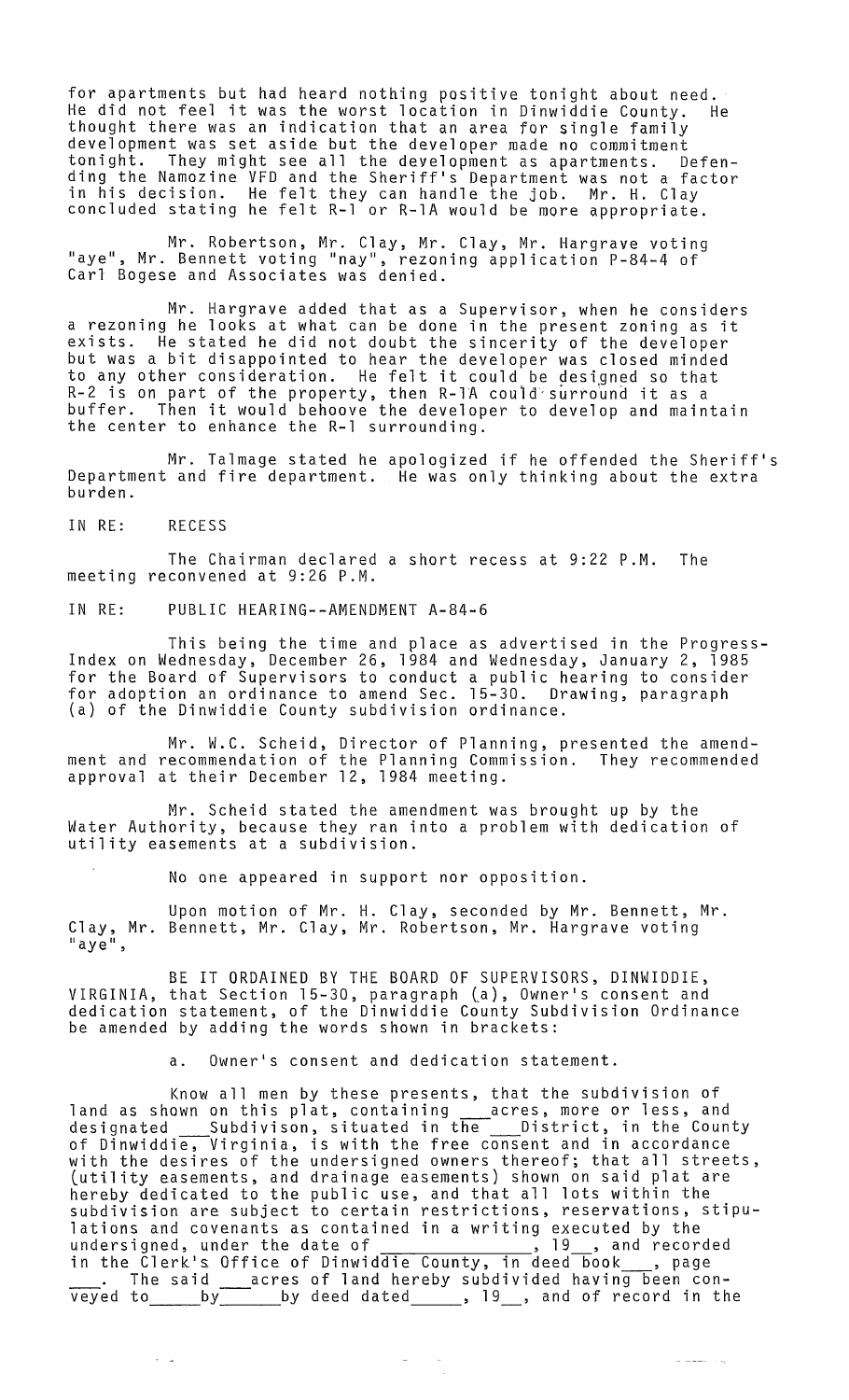Clerk's Office of the circuit court of Dinwiddie County, Virginia, in deed book  $\_\_$ , at page  $\_\_$ . Given our hands this  $\_\_$  day of  $\_\_$ 

# Signature Signature

In all other respects said ordinance is hereby reordained.

 $\Box$ 

IN RE: PUBLIC HEARING--AMENDMENT A-84-7

This being the time and place as advertised in the Progress- Index on Wednesday, December 26, 1984 and Wednesday, January 2, 1985 for the Board of Supervisors to conduct a public hearing to consider for adoption an ordinance to amend Sec. 15-36, paragraph (a) of the Dinwiddie County Subdivision Ordinance entitled dedication of land for public use.

Mr. W.C. Scheid, Director of Planning, reviewed the material and the recommendation of the Planning Commission. They recommended approval at their December 12, 1984 meeting.

Mr. Scheid stated that part of the amendment could be handled administratively with a separate document. As it now stands, when a developer provides a bond and records a plat for a subdivision, there is no time frame set out for him to make improvements, i.e. finishing roads.

Mr. Hargrave questioned whether they could adopt an ordinance with an admjnistrative policy in a separate agreement. The Ass1t County Attorney stated he had no problem with it. That way, the time limit could, be changed administratively.

No one appeared in support nor opposition.

Upon,motion of Mr. Robertson, seconded by Mr. H. Clay, Mr. Robertson, Mr. Clay, Mr. Clay, Mr. Bennett, Mr. Hargrave voting<br>"aye",

BE IT ORDAINED by the Board of Supervisors, Dinwiddie, Virginia that section 15-36 entitled Dedication of Land for Public Use, paragraph (a) shall be amended by adding the following (that which is underlined) to the end of the paragraph:

 $(a)$  . . . . . and conditioned upon the maintenance of such road until such time as it is accepted into the State Highway System. In addition to the above, the owner or developer shall enter into an agreement with the County, and/or the Authority, said agreement provided to the owner or developer by the County and/or Authority, in which the owner or developer shall commit himself to a period of time during which improvements shall be completed.

In all other respects said, subdivision ordinance is hereby reordained. ,

IN RE: PUBLIC HEARING--AMENDMENTA-85~1

This being the time anq place as advertised in the Progress-Index on Wednesday, December 26, 1984 and Wednesday, January 2, 1985 for the Board of Supervisors to hold a public hearing to consider for adoption an ordinance to amend a portion of Sec. 17-1 of the County Code by deleting the definition of dwelling, single-family mobile'home, and dwelling, multiple-family and adding definition for dwelling, single-family dwelling, mobile home and dwelling, multiple-family.

Mr. W.C. Scheid, Director of Planning, presented the material and reviewed the action of the Planning Commission wherein they recommended approval at their January 9, 1985 meeting. Mr. Scheid stated the current defnitions are confusing and he was recommending the definition used by the State.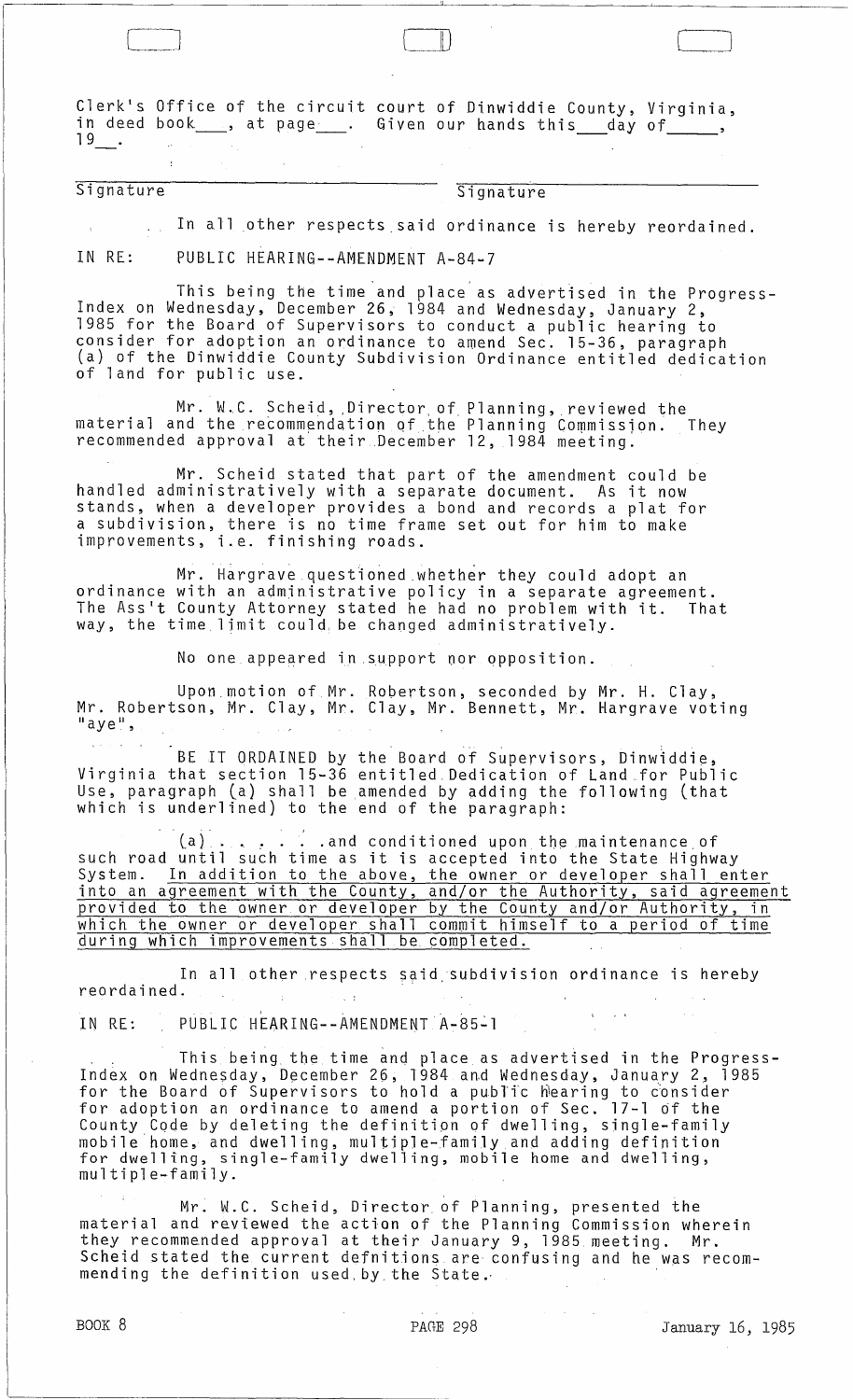No one appeared in support nor opposition.

Upon motion of Mr. H. Clay, seconded by Mr. A. Clay, Mr. Clay, Mr. Clay, Mr. Robertson, Mr. Bennett, Mr. Hargrave voting "aye",

BE IT ORDAINED by the Board of Supervisors, Dinwiddie County,<br>Virginia, that the County Zoning Ordinance be amended by deleting the following definitions from Section 17-1:

Dwelling, single-family. A structure arranged or designed to be occupied by one family, the structure having only one dwelling<br>unit.

Mobile home. A mobile home is a single-family dwelling designed for transportation, after fabrication, on streets and highways on its own wheels or on flatbed or other trailers and arriving at the site where it is to be occupied as a dwelling complete and ready for occupancy, except for minor and incidental unpacking and assembly operation, location on jacks or permanent foundations, connection to utilities and the like.

Dwelling, multiple-family. A structure arranged or designed to be occupied by more than one family.

In its stead, the following definitions shall be added to Section 17-1:

Dwelling, mobile home. A structure, transportable in one or more sections, which, in the traveling mode, is eight body feet or more in width or forty body feet or more in length, or, when erected on site, is 320 or more square feet. It is built on a permanent chassis and designed to be used as a dwelling unit with or without a permanent foundation when connected to the required utilities. The mobile home includes the plumbing, heating, air conditioning, and electrical systems.

Dwelling, single-family. A structure, other than a mobile home dwelling or travel trailer, arranged or designed to be occupied by one family, the structure having only one dwelling unit.

Dwelling, multiple-family. A structure arranged or designed to be occupied by more than one family and containing two or more dwelling units.

In all other respects said Zoning Ordinance is hereby reordained.

IN RE: PUBLIC HEARING--AMENDMENT A-85-2

ل المتعدد عبد

This being the time and place as advertised in the Progress-Index on Wednesday, December 26, 1984 and Wednesday, January 2, 1985 for the Board of Supervisors to conduct a public hearing to consider for adoption an ordinance to amend Sec. 17-11 and Sec. 17-18 of the Dinwiddie County Code by adding mobile home as a permitted use.

Mr. W.C. Scheid, Director of Planning, reviewed the material and the recommendation of the Planning Commission. They recommended approval at their January 9, 1985 meeting. Mr. Scheid stated this was a housekeeping item.

No one appeared in support nor opposition.

Upon motion of Mr. A. Clay, seconded by Mr. Bennett, Mr. Clay, Mr. Bennett, Mr. Clay, Mr. Robertson, Mr. Hargrave voting<br>"aye"

BE IT ORDAINED by the Board of Supervisors of Dinwiddie County, Virginia that the County Zoning Ordinance be amended by adding mobile home as a permitted use to Section 17-11 and Section

 $\mathcal{A}(\mathcal{A})$  and  $\mathcal{A}(\mathcal{A})$ 

 $\langle \ldots \rangle_{\sigma} = 1$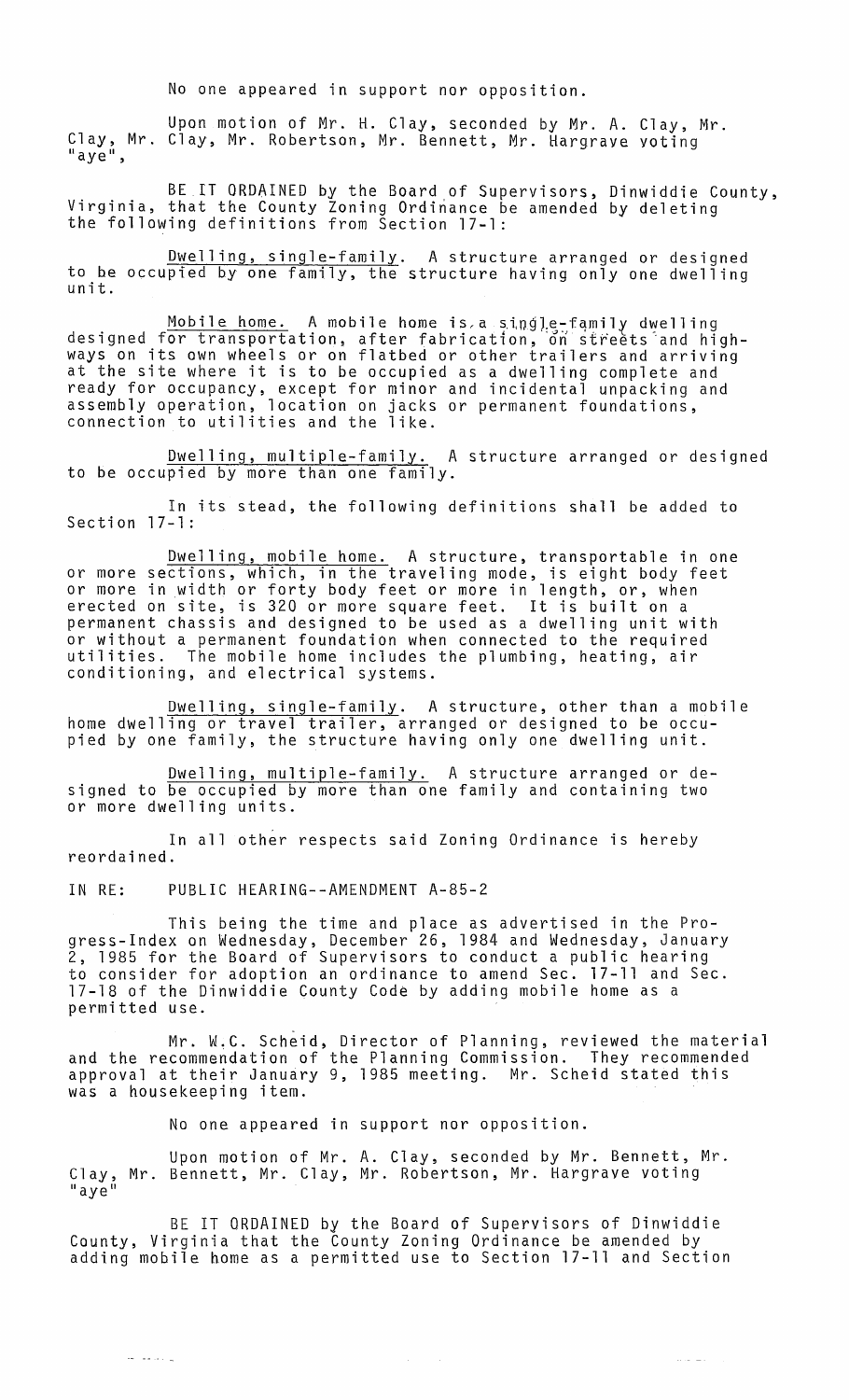17-18 as follows:

Section 17-11

(25) Mobile home.

Section 17-18

(46) Mobile home.

In all other respects said Zoning Ordinance is hereby reordained.

IN RE: PUBLIC HEARING--AMENDMENT A-85-3

This being the time and place as advertised in the Progress-Index on Wednesday, December 26, 1984 and Wednesday, January 2, 1985 for the Board of Supervisors to conduct a public hearing to consider for adoption an ordinance to amend the county code by adding the definition of gross acre to Sec. 17-1 and establishing a maximum density for dwelling units per gross acre in Article VII, Residential, General, District R-2.

 $\Box$ 

Mr. W.C. Scheid, Director of Planning, presented the material and the recommendation of the Planning Commission. They recommended approval at their January 9, 1985 meeting.

Mr. Scheid pointed out that there is no density factor in the present R-Z zoning, only a limit on units per square foot. He arrived at 6 through the Urban Land Institute which recommends 6 as a median figure. The gross acre was chosen because it is easier to calculate.

Mr. Hargrave asked how they could limit the area of the density requirement. Mr. Scheid stated it couldn't be limited with this amendment. There could be 600 units on a 10 acre tract.

Mr. Hargrave suggested Mr. Scheid pursue it a little further by adding verbiage such as "no one acre shall have any more than...,<br>by adding verbiage such as "no one acre shall have any more than...,<br>or no two to three acres shall exceed....."

No one appeared in support nor opposition.

Upon motion of Mr. H. Clay, seconded by Mr. Robertson, Mr. Clay, Mr. Robertson, Mr. Clay, Mr. Bennett, Mr. Hargrave voting<br>"aye",

BE IT ORDAINED by the Board of Supervisors of Dinwiddie County, Virginia that the zoning ordinance be amended as follows:

1. Add the following definition to Section 17-1:

Acre, Gross. The area available for development before acreage is dedicated for such things as roads, open spaces, and other public uses.

2. Add a new section to Article VII.

Section 17-50A. Maximum Density.

In residential district R-2, a maximum density of six  $(6)$  dwelling units per gross acre shall be permitted.

In all other respects said Zoning Ordinance is hereby reordained.

IN RE: EXECUTIVE SESSION

Upon motion of Mr. H. Clay, seconded by Mr. Robertson, Mr.  $\sim$  1

 $\bigcup$